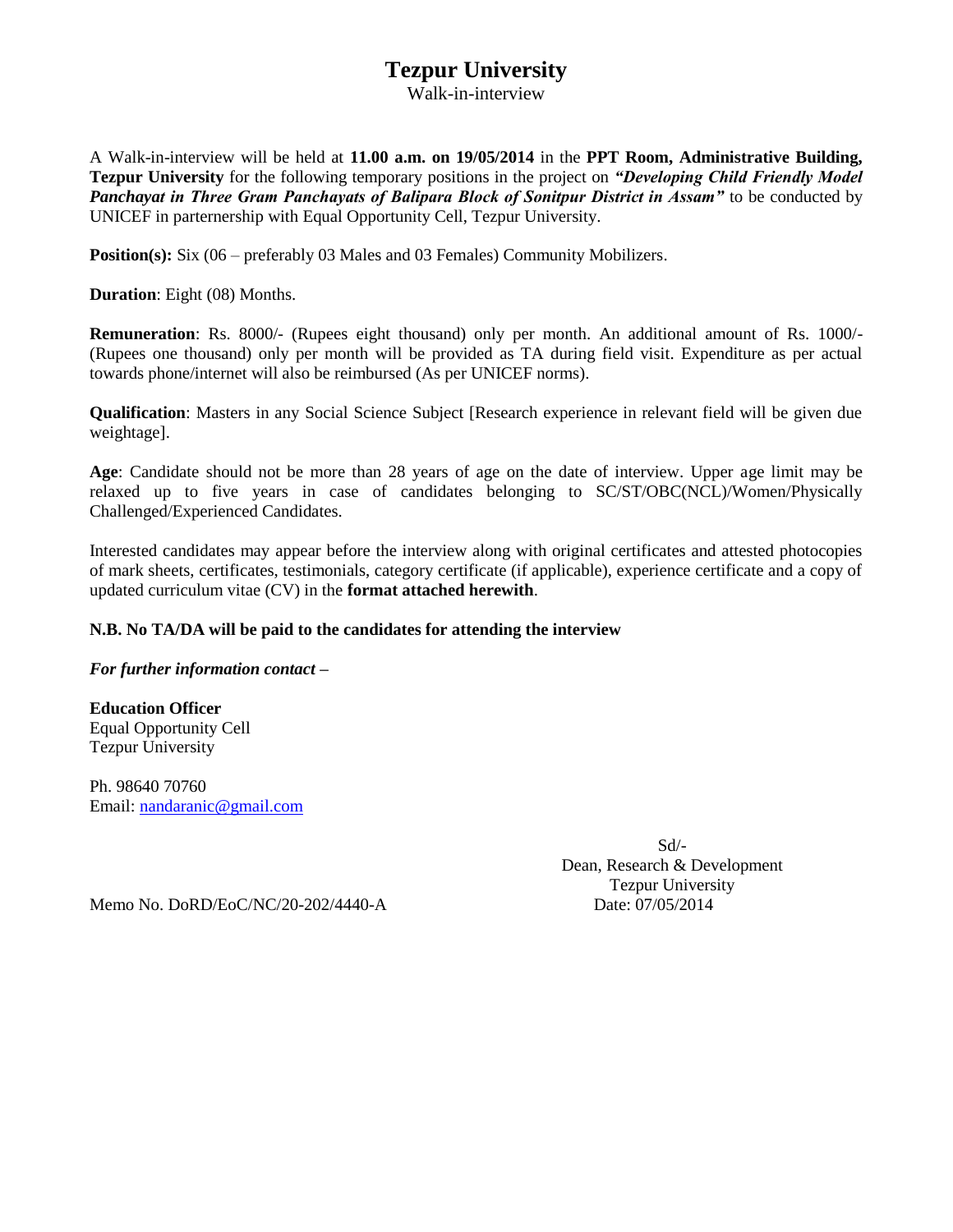## **APPLICATION FORM FOR THE POSITION OF COMMUNITY MOBILIZER**

| Present Postal Address (Pin Code, Phone, Fax & e-mail)                                            |  |  |  |  |
|---------------------------------------------------------------------------------------------------|--|--|--|--|
|                                                                                                   |  |  |  |  |
| 2. Father's / Husbands Name:                                                                      |  |  |  |  |
| 3. Mother's Name:                                                                                 |  |  |  |  |
| 4. Permanent Residential Address (Pin Code, Phone, Fax & e-mail)                                  |  |  |  |  |
| 5. Nearest Railway Station for undertaking the Journey _________________________                  |  |  |  |  |
|                                                                                                   |  |  |  |  |
| (ii)Age in years (On the date of application) ___________________________________                 |  |  |  |  |
| (ii) Sex: Male / Female (strike off whichever is not applicable)                                  |  |  |  |  |
| (iv) Nationality:                                                                                 |  |  |  |  |
| 7. If belonging to Scheduled Castes/Scheduled Tribes / OBC, state name of the                     |  |  |  |  |
| If OBC, state Creamy layer/Non-creamy layer                                                       |  |  |  |  |
| (A photo copy of the original caste certificate issued by competent authorities may be attached.) |  |  |  |  |
| 8. (a) Academic Qualifications:                                                                   |  |  |  |  |

| Passed | Examination   Board/University   Year | Subjects | % of Marks   Rank<br>/ Grade & $\int$ (if any)<br>Division |  |
|--------|---------------------------------------|----------|------------------------------------------------------------|--|
|        |                                       |          |                                                            |  |
|        |                                       |          |                                                            |  |
|        |                                       |          |                                                            |  |
|        |                                       |          |                                                            |  |
|        |                                       |          |                                                            |  |